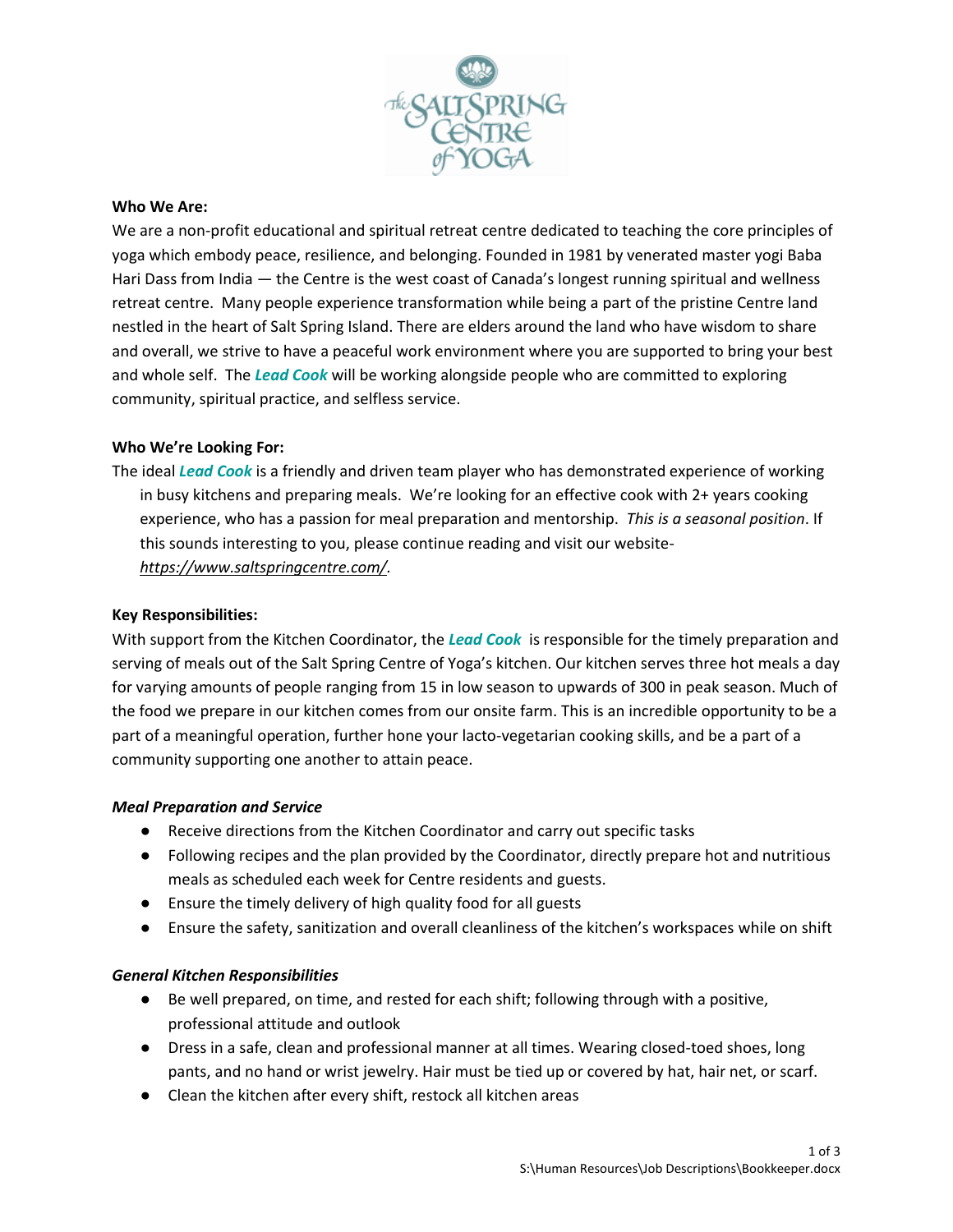

- Share recycling, garbage, compost, and laundry duties with kitchen team
- Record, note and inform the Kitchen Coordinator when ingredients need restocking
- Apply the safe operation of kitchen equipment
- Notify the Kitchen Coordinator of any safety hazards in a timely manner.
- Assist whenever needed, until all tasks are completed; fostering a team environment

# *Relationship Building*

- Work directly with other kitchen staff and volunteers to ensure a positive team environment and excellent food service
- Contribute to an atmosphere of collaboration and respect.
- At times, work closely with the Yoga Study and Service Immersion Coordinator to ensure a smooth and balanced experience for volunteers
- Work closely with the Kitchen Coordinator and volunteers to ensure a smooth end to end guest experience.

# *General Centre Care and Stewardship*

- All staff may share responsibility for dishwashing and cleaning during high times.
- All staff participate in work parties that provide overall care for the Centre seasonally.
- All staff are expected to invest in the Centre's general care we prioritize providing a positive guest and community experience in the spirit of yoga.

# **Job Details:**

# *Qualifications:*

- 2+ years of cooking experience
- Food Safe certification is required
- Ability to read and follow recipes and instruction

### *Working Conditions:*

- Approximately 37.5 hours per week
- Work must take place in-person at the Salt Spring Centre of Yoga

### *Compensation:*

- This is a seasonal position, working April-October 2022
- \$2,550/month
- Access to weekly classes

# **Residential Position Available**

If you are interested in joining our multigenerational residential community, please indicate this in your application. We have limited spaces available for those looking to live onsite in the yoga community. Those who join our residential community are asked to: commit to engaging with others in a positive way, keep a clean and sober environment (no alcohol or drugs on the property), and abide by the lactovegetarian guidelines while on property. More details about our residential agreements can be provided during the interview at your request.